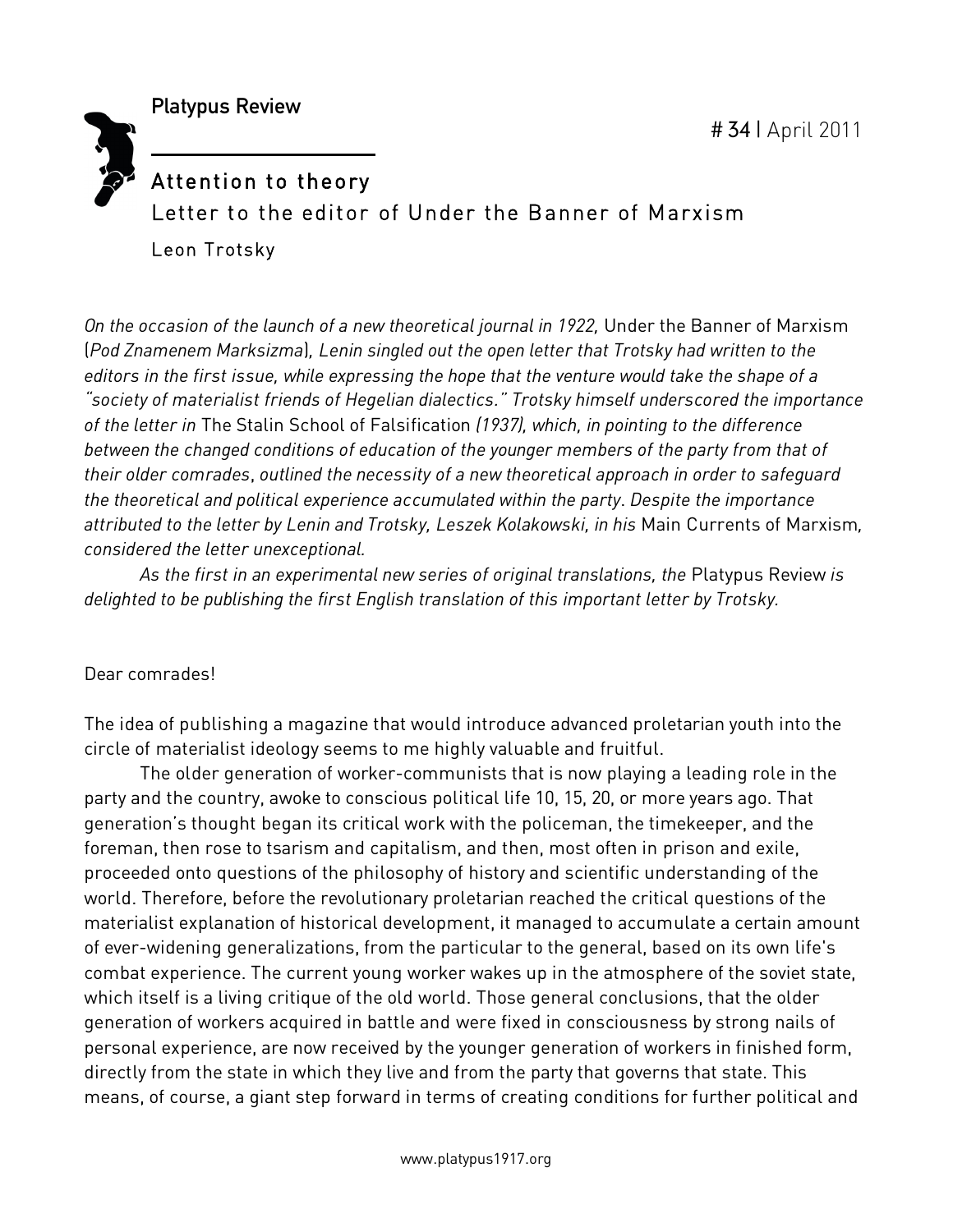theoretical education of the workers. But at the same time that this incomparably higher historical level is achieved by the work of older generations, new problems and challenges appear for young generations.

The soviet state is a living negation of the old world, its social order, personal relationships, views, and beliefs. But, at the same time, the soviet state itself is still full of contradictions, holes, inconsistencies, vague fermentation—in short, the phenomena in which the legacy of the past intertwines with the germs of the future. In such a deeply fractured, critical, and unstable era as ours, education of the proletarian vanguard requires serious and reliable theoretical foundations. It is necessary to arm a young worker's thought and will with the method of the materialist worldview so that the greatest events, the powerful tides, rapidly changing tasks, and methods of the party and state do not disorganize his consciousness and do not break down his will before the threshold of his independent responsible work.

Arm the will and not only the thought, we say, because, in the era of great world upheavals, now more then ever before our will cannot break, but must harden only if it rests against the scientific understanding of the conditions and causes of historical development

On the other hand, it is precisely in such a critical era as ours, especially if it drags on i.e., if the pace of revolutionary events in the West proves slower than hoped for—that attempts of various idealist and semi-idealist philosophical schools and sects will likely possess the consciousness of young workers. Captured unaware by the events—without prior extensive experience of practical class struggle—the thought of young workers could be defenseless against various doctrines of idealism, which are essentially translations of religious dogma into the language of pseudo-philosophy. All of these schools, despite the diversity of their idealist, Kantian, empirio-critical, and other designations, in the end agree that consciousness, thought, knowledge prefaces matter, and not vice versa.

The task of materialist education of worker youth is to reveal the fundamental laws of historical development. And the most important and primary of these foundations is the law which states that human consciousness represents not a free and independent psychological process, but a function of material economic foundation, i.e., is determined by it and serves it.

The dependence of consciousness on class interests and relations, and the latter on economic organization, is manifested most brightly, openly, and crudely in the revolutionary era. On its irreplaceable experience, we must help young workers fasten in their minds the foundations of the Marxist method. But this is not enough. Human society itself has both its historical roots and its current economy in the natural-historical world. One must see in the man of today a link in the entire development, which begins with the emergence of the first organic cell from the laboratory of nature, where the physical and chemical properties of matter act. One who has learned to look back with such clarity on the past of the entire world, including the human society, animal and vegetable kingdom, the solar system and the surrounding infinity, will not search for keys to understanding the secrets of the universe in dilapidated "sacred" books, these philosophical fairy tales of primitive childishness. And one who does not recognize the existence of heavenly mystical powers, capable of arbitrary